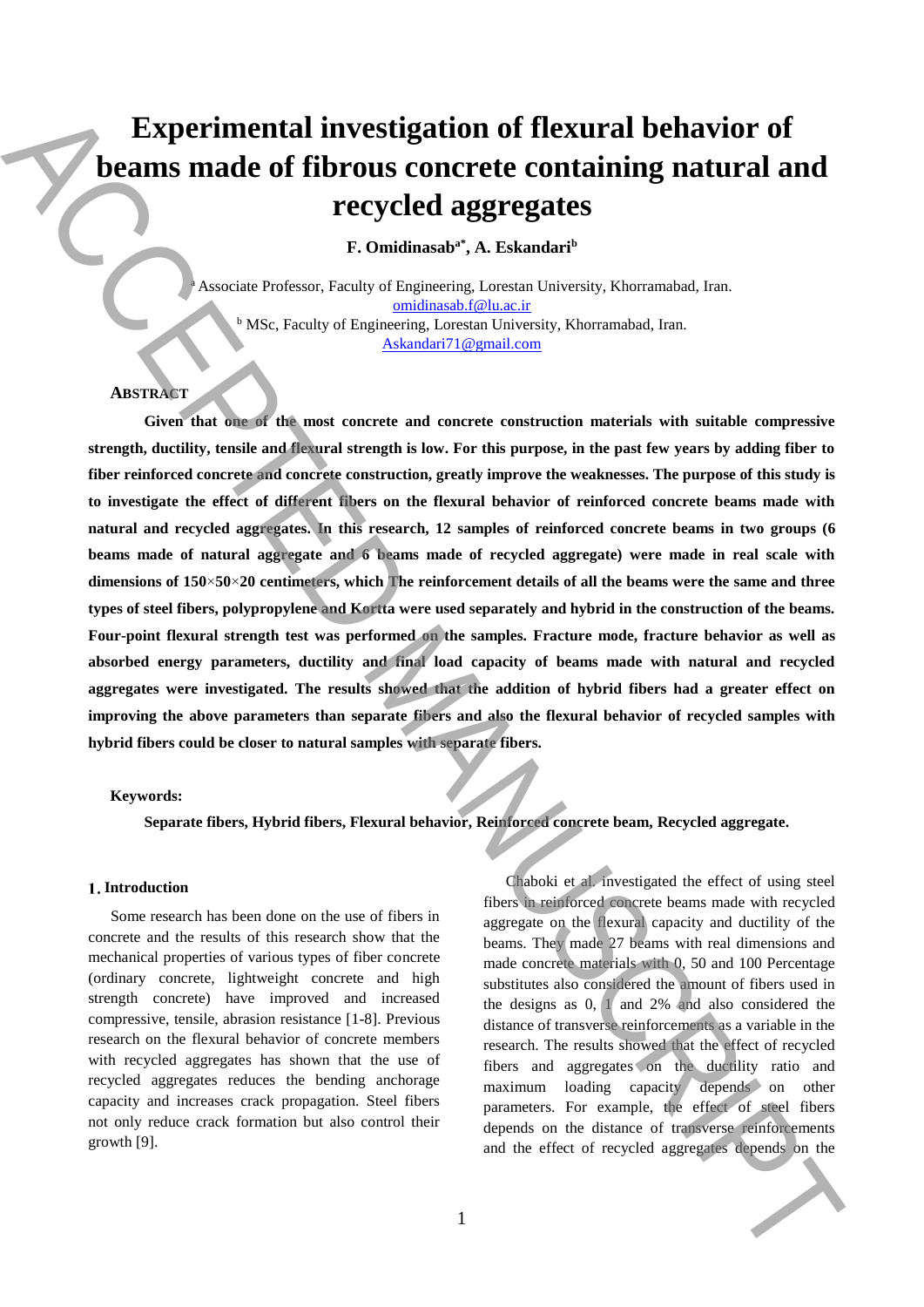amount of steel fibers and the distance of transverse reinforcements [10].

Taha investigated the flexural behavior of reinforced concrete beams containing recycled industrial waste as steel fibers. He used lathes instead of steel fibers to make reinforced concrete beams. The test results showed that the inclusion of lattice waste significantly improves the strength and deformation properties of concrete. Reinforced concrete beams showed less deformation than conventional reinforced concrete beams. There was a good match between the experimental and numerical results [11].

Therefore, in this research, concretes made of natural and recycled aggregates and adding different fibers such as steel fibers, polypropylene and Kortta have been investigated separately and in combination, and the behavior of reinforced concrete beams on a real scale with aggregates has been investigated. Natural and recycled have been studied. Four-point flexural strength test was performed on 12 beam samples in two groups of natural aggregate (6 beam samples) and recycled aggregate (6 beam samples). In each group, one beam sample was used as a control sample without fibers and 5 beam samples. It contained fibers and in the samples of the two groups, steel fibers, polypropylene and Kortta were used separately and in combination. Fracture behavior as well as parameters of adsorbed energy, failure state, ductility and final load capacity of beams made with natural and recycled aggregates were investigated and compared.

## **Methodology**

In this research, 12 samples were made on a real scale and structural with dimensions of 1.5×0.5×0.3 meters. Laboratory fixed parameters of this research include mixing design, sample dimensions and percentage of fibers and variable parameters include the use of different fibers in fiber reinforced concrete and natural and recycled aggregates. A four-point bending test was used for the beams. The loading was static by the hydraulic jack. The amount of displacement of the loaded sample was controlled and recorded by the displacement gauges placed below the sample. It should be noted that the hydraulic jack was connected to the load gauge and the load of the jack was sent to the data stabilization device and read. At the connection of the jack to the load gauge and the load gauge to the load beam, a fiber coating was used to reduce the error and noise of the data in the metal-to-metal connection. The data were sent and the time of their submission was

extracted according to the results of the direct tensile test of the rebar.

# **Results and Discussion**

#### **3. 1. Compressive strength**

Figure (1) shows the compressive strength diagram of hybrid and separate fiber samples for samples with natural and recycled aggregates. Also in this diagram, the amount of increase in compressive strength of fibrous samples compared to the reference sample without fibers is compared. As can be seen in this figure, the use of fibers increased the compressive strength of the samples. In both natural and recycled samples, the highest amount of compressive strength increase compared to the reference sample, related to the sample containing hybrid fibers. Steel and Kortta and the lowest increase was observed for the sample containing separate polypropylene fibers. The amount of increase in compressive strength of the samples compared to the reference sample of 31, 28, 19, 4 and 1% for samples with natural aggregates and 22, 17, 8, 5 and 1% for samples with recycled aggregates, respectively, related to Steel and Kortta hybrid samples, separate steel fiber samples, steel and polypropylene hybrid fiber samples, Kortta separate fibers and separate polypropylene fibers were recorded. smaller can be denoted by the state of transvirse. Secondary to ex such of the first textile<br>
The state of the state of the state of the state of the state of the state of the state of the state of the state of the state



**Fig. 1. Compressive strength of concrete specimens containing natural and recycled aggregates with separate and hybrid fibers**

# **3. 2. Load– displacement diagram**

Figure (2) shows a load-displacement diagram in the middle of the beam for six samples with recycled aggregate.

Figure (2) shows that in beams made with recycled aggregate, the amount of strength increase and bearing capacity of HFRRC-1 beam has the highest value and in the next categories, HFRRC-2, SFRRC, KFRRC beams, respectively. And PPFRRC and their increase in resistance to RRC beams is 88, 64, 31, 17 and 14%, respectively. In both natural and recycled groups, beams